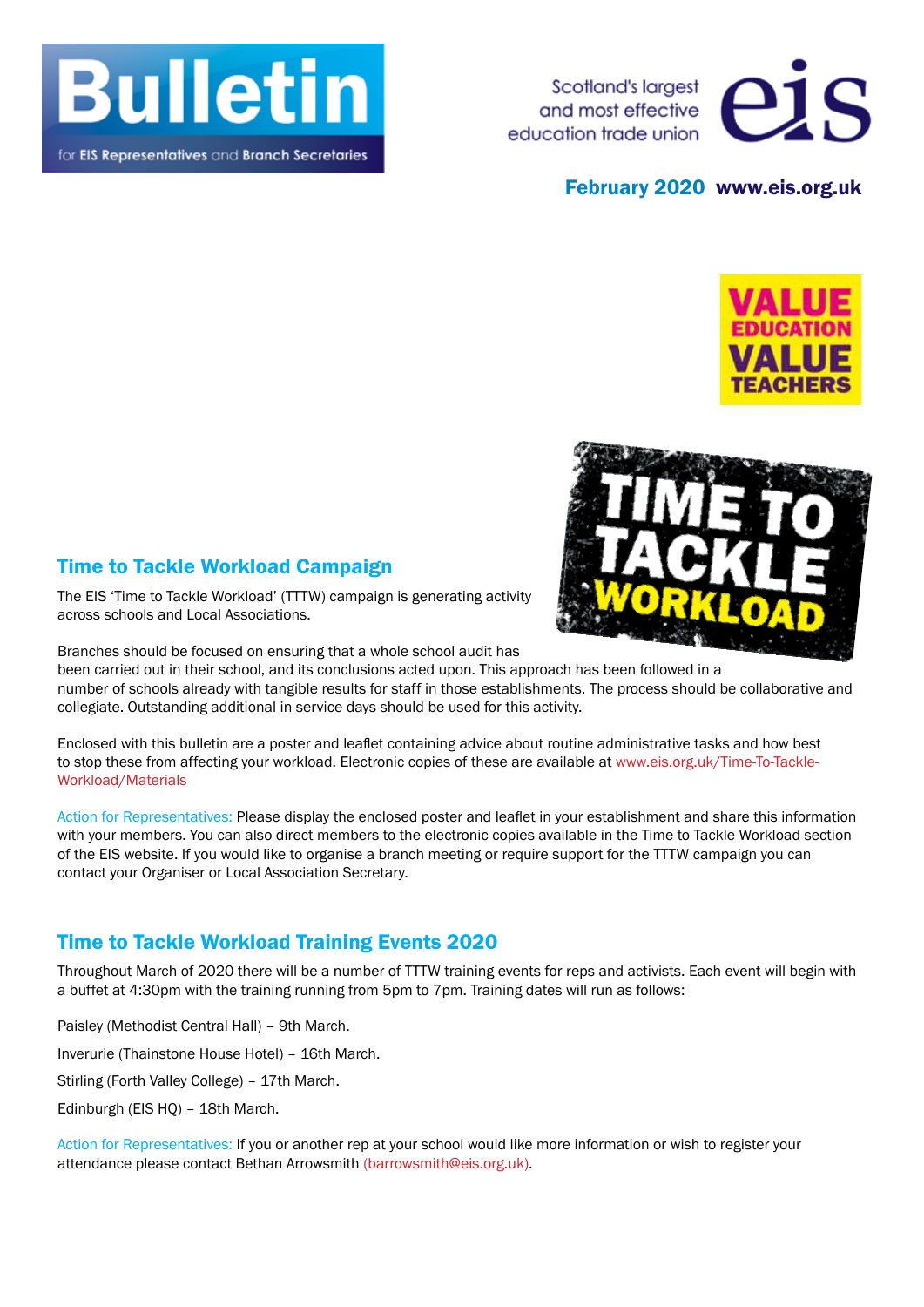## ULA Pay Campaign Strike

Following the recent disaggregated statutory ballot, the EIS University Lecturer's Association (ULA) has achieved a mandate for strike action across a number of institutions. These include Edinburgh Napier University, the University of Aberdeen, the University of Strathclyde, Glasgow School of Art and the University of the West of Scotland. Five days of strike action will take place across February and March beginning 20th February.

Further information about the strike dates is available at www.eis.org.uk/ULA-News/UniStrike

Action for Branch Secretaries: Please share information about the upcoming strike dates with your members and support EIS-ULA colleagues by highlighting the action at branch meetings and engaging with the website or social media platforms for updates as the action progresses. The hashtag is #DifferenceIsStriking.

# Equality Rep Training

We have provisionally arranged Equality Rep Stage 1 training for Friday 20th March and Friday 24th April 2020 in EIS HQ from 10am – 4pm each day, with lunch provided, and there are still spaces available.

Interested members should seek approval from their LA/Branch Secretary as soon as possible to take part in this training course.

Equality Rep training requires a 4-day commitment; a 2-day Stage 2 course will follow with dates to be confirmed.

Members can find out more about this important role at www.eis.org.uk/Become-Active/Equality-Reps and if they have any questions they can contact Natalie Carroll at ncarroll@eis.org.uk.

Action for Representatives and Branch Secretaries: Please encourage available members to become equality reps and make them aware of the upcoming training.

### Oppose the Privatisation of Shetland College

The EIS has concerns over the proposed merger of Shetland College, Train Shetland and NAFC, in particular, that the newly merged institution would be a private company as opposed to a public body like almost all other Scottish colleges. With very few exceptions, Scottish colleges are democratically accountable public bodies (subject to scrutiny by the Audit Commission) and Shetland's students and community deserve to be treated in the same way.

We are asking EIS members to call on the Scottish Government to reject the proposal that Shetland College is taken out of public control by signing the petition at www.eis.org.uk/FELA/ShetlandCollege

Action for Representatives and Branch Secretaries: Please encourage members to sign the petition and show their support.

## EIS Professional Learning Conference 2020

All members are invited to attend the EIS Professional Learning Conference on Saturday 29th February 2020 at Trades Hall in Glasgow, 09:15 to 13:00.

The theme of this year's conference is School Empowerment, Teacher Agency and Wellbeing. Members will hear from Larry Flanagan, Education Scotland and other colleagues across the profession about how teachers at every level can play an active role in the empowerment agenda. Keynote and interactive seminar sessions will explore empowered schools in the context of the Time to Tackle Workload Campaign, as well as teacher agency through curriculum leadership, pedagogy and assessment.

FELA members, NQTs and early-career teachers will have access to exclusive sessions relevant to these members.

Action for Representatives and Branch Secretaries: Please display the enclosed poster in your establishment, make members aware of the upcoming conference and direct them either to the EIS website or to Natalie Carroll (ncarroll@eis.org.uk) for further information.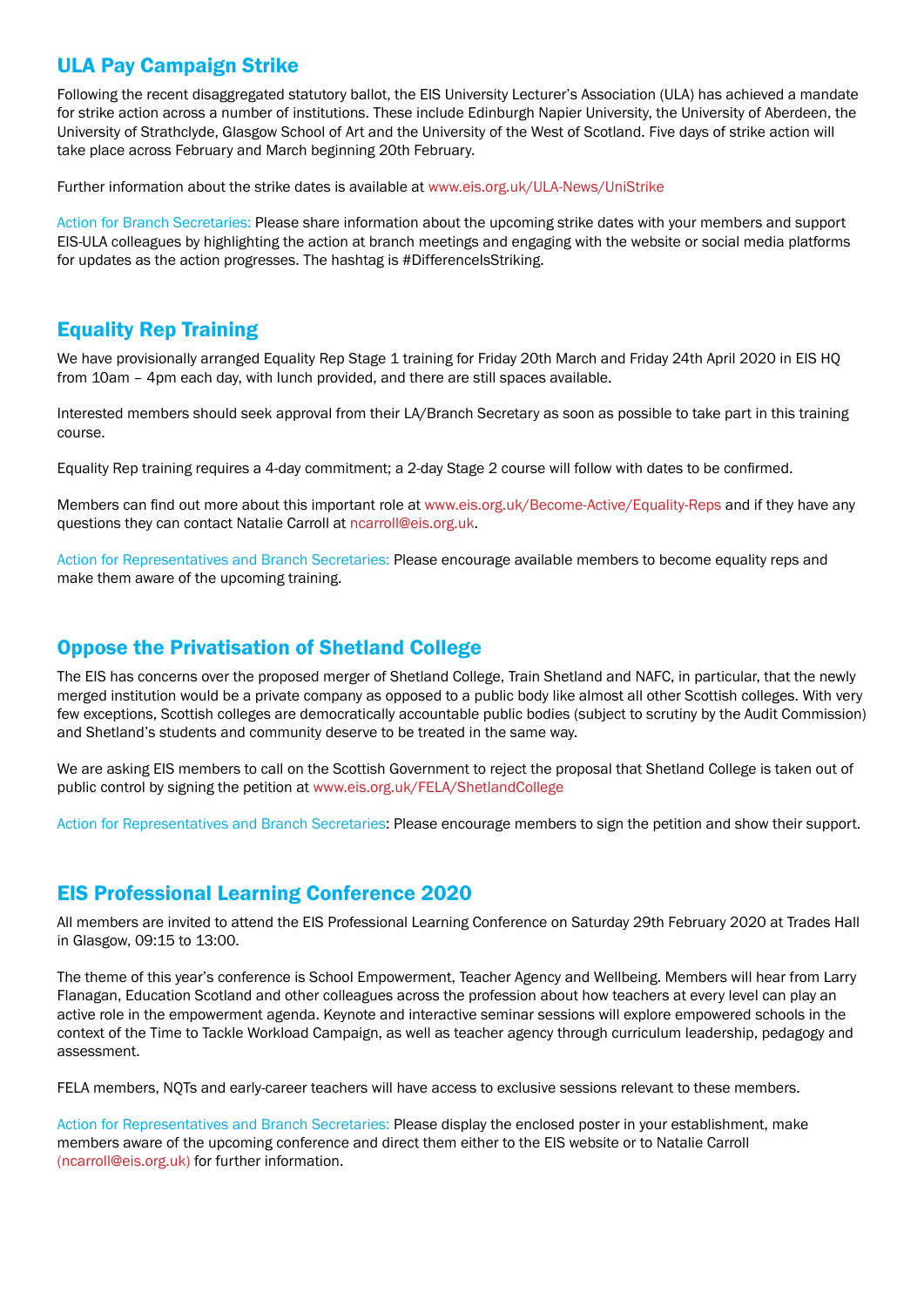## EIS H&S Reps' TUC Training

The 2020 programme of EIS Health & Safety Reps' Training Courses will run as follows:

Edinburgh (HQ Training Suite) – 14th-15th May 2020. Nomination return by Friday 24th April 2020.

Action for Representatives and Branch Secretaries: If you or another EIS H&S Rep at your school wish to attend a training course please contact your Local Association Secretary or FELA/ULA Branch Secretary. For further information please contact your EIS Organiser through www.eis.org.uk/Contacts/Organisers

#### EIS School Reps' TUC Training

The 2020 programme of EIS TUC School Reps' Training Courses will run as follows:

Aviemore (Cairngorm Hotel). Module 1: 21st-22nd May. Module 2: 10th-11th September. Nomination return by Friday 1st May 2020.

Glasgow (City of Glasgow College – Riverside Campus). Module 1: 17th-18th September. Module 2: 19th-20th November. Nomination return by Friday 28th August 2020.

Action for Representatives: If you or another EIS representative at your school wish to attend one of these training courses then please contact your Local Association Secretary. If you wish further information regarding the course, please contact your Organiser.

### EIS Organisers

The work of EIS Organisers focuses on the recruitment and retention of members and developing wider membership engagement with the union. Part of their role is also to support the EIS campaigning agenda; they help communicate key campaign and policy messages to members in their workplaces. Organisers are assisting L.A.s and schools in the current workload campaign and are available to help support you in your school.

Action for Representatives and Branch Secretaries: If you wish advice or support regarding engaging members in your school with the workload campaign please contact your EIS Organiser.